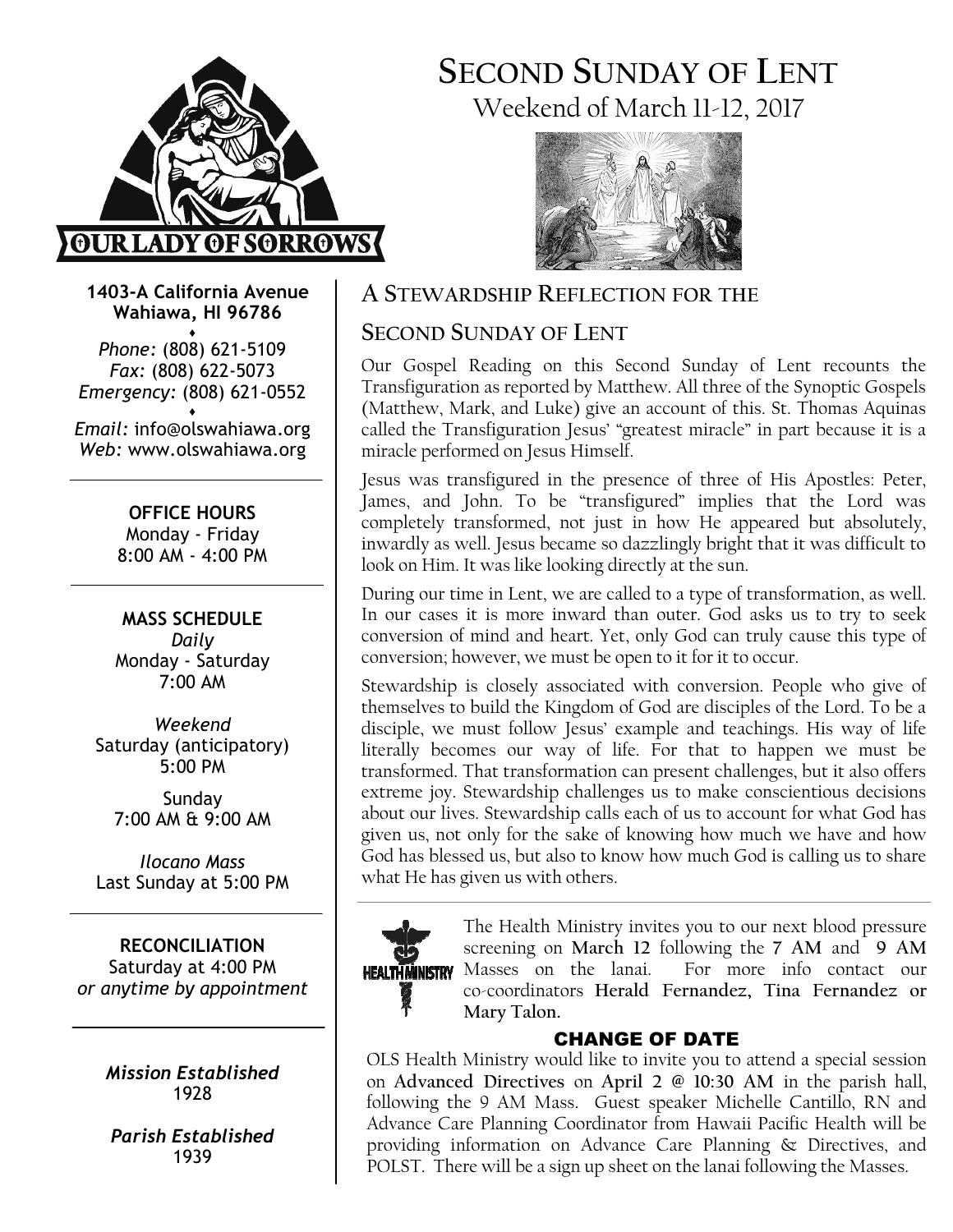## WEEKLY CALENDAR

| Mar 11 (Sat) | 2nd Sunday of Lent                                                                                                                                                                  |
|--------------|-------------------------------------------------------------------------------------------------------------------------------------------------------------------------------------|
| Mar 12 (Sun) | 2nd Sunday of Lent<br>10:30am RE classes<br>10:30am Parent 1st Communion Class (PH)<br>1:00pm Altar Society Mtg (PH)                                                                |
| Mar 13 (Mon) | Lenten Weekday<br>6:30pm Middle School Ministry (Lib)<br>7:00pm EPIC Young Adult Faith Sharing (CH)                                                                                 |
| Mar 14 (Tue) | Lenten Weekday<br>7:00pm Adult Bible Study (Lib)                                                                                                                                    |
| Mar 15 (Wed) | Lenten Weekday<br>6:30pm + Marina Evangelista Wake Svc (MMP)<br>7:00pm Pastoral Council Mtg (PH)                                                                                    |
| Mar 16 (Thu) | Lenten Weekday<br>9:00am Craft Guild (PH)<br>10:00am Charismatic Prayer Group (Lib)<br>11:00am +Marina Evangelista Funeral Mass (OLS)<br>7:00pm Stewardship Committee Mtg (Conf Rm) |
| Mar17 (Fri)  | <b>St Patrick</b><br>7:00pm Stations of the Cross                                                                                                                                   |
| Mar 18 (Sat) | <b>St Cyril of Jerusalem</b><br>8:30am Divine Mercy Gathering (Lib)<br>11:00am +Mildred Nacapuy Funeral Mass (OLS)                                                                  |
| Mar 19 (Sun) | 3rd Sunday of Lent<br>10:15am FCC Mtg (PH)<br>10:30am RE classes<br>10:30am WGH-LTC Pry Svc                                                                                         |
|              | *OLS = Our Lady of Sorrows / CH = Church / PH = Parish Hall / Lib = Library / Sch = School                                                                                          |

### **OBITUARY: MAY THEY REST IN PEACE**

MMP = Mililani Mortuary Park / WGH = Wahiawa General Hospital

**+Marina Evangelista** Mar. 15 6:30pm Wake Svc – MMP Mar. 16 11:00am Funeral Mass – OLS **+Mildred Nacapuy** Mar. 18 11:00am Funeral Mass - OLS **+Aurelio Moises** Mar. 29 11:45am Funeral Svc – MMP **+Pacita "Pat" Tolentino** Apr. 3 10:15am Funeral Svc – MMP

## Congregation of the Sacred Hearts of Jesus & Mary 1st Annual **Seminarian Education Fundraiser** Saturday, April 29, 2017 Mass-10:00 AM Lunch-11:00 AM St. Ann Church & Model Schools

There are two seminarians from Hawaii. Tickets on sale this weekend following all the Masses. A bus will be provided if there is enough interest. For more info contact Tony Espiritu at 621-7275.



## TODAY'S READINGS

[Liturgical Color: Violet]

**Genesis 12:1-4a**  I will make of you a great nation.

**2 Timothy 1:8b-10**  Bear your share of hardship for the gospel.

**Matthew 17:1-9** 

"This is my beloved Son, with whom I am well pleased."

NEXT SUNDAY'S READINGS [Liturgical Color: Violet] Exodus 17:3-7 · Romans 5:1-2, 5-8 · John 4:5-42

## **STEWARDSHIP OF TREASURE**

| Weekend of March 4-5, 2017     |            |  |
|--------------------------------|------------|--|
| <b>OFFERINGS</b>               |            |  |
| <b>Sunday Offering</b>         | \$5,303.00 |  |
| Ash Wednesday                  | 1,310.00   |  |
| <b>Stations of the Cross</b>   | 24.00      |  |
| Holy Land                      | 25.00      |  |
| <b>MISCELLANEOUS OFFERINGS</b> |            |  |
| <b>Funerals</b>                | 600.00     |  |
| Property Insurance             | 697.00     |  |
| Food Pantry                    | 5.00       |  |
| Flower Fund                    | 10.00      |  |
| Mass Intention                 | 210.00     |  |
| <b>OTHERS</b>                  |            |  |
| Candles                        | 409.22     |  |
| FIF Pledge Payments            | 7,080.00   |  |
| <b>School Rental</b>           | 4,200.00   |  |
| Mahalo for vour generocityl    |            |  |

Mahalo for your generosity!

Offertory Envelopes: Please call the bookkeeper at 621-5109 ext. 9720 if you are in need of a new box.

# SOCIAL MINISTRY UPDATE

The food pantry has a good supply of rice and canned meats at this time. We are in need of the following items:



Donations Needed **Canned Fruit Canned Green Vegetables Canned Corn/Peas Canned Soup Pork and Beans/Kidney Beans Canned spaghetti, spaghetti o's, stew, chili or other similar canned meals** 

Carmen Adams has resigned from her position as our groundskeeper. We thank her for the years of service she has given to OLS. We are grateful to parishioner Lito Alcantara who has graciously volunteered his L. A. Landscaping company's services to maintain our grounds.

**Macaroni and Cheese**